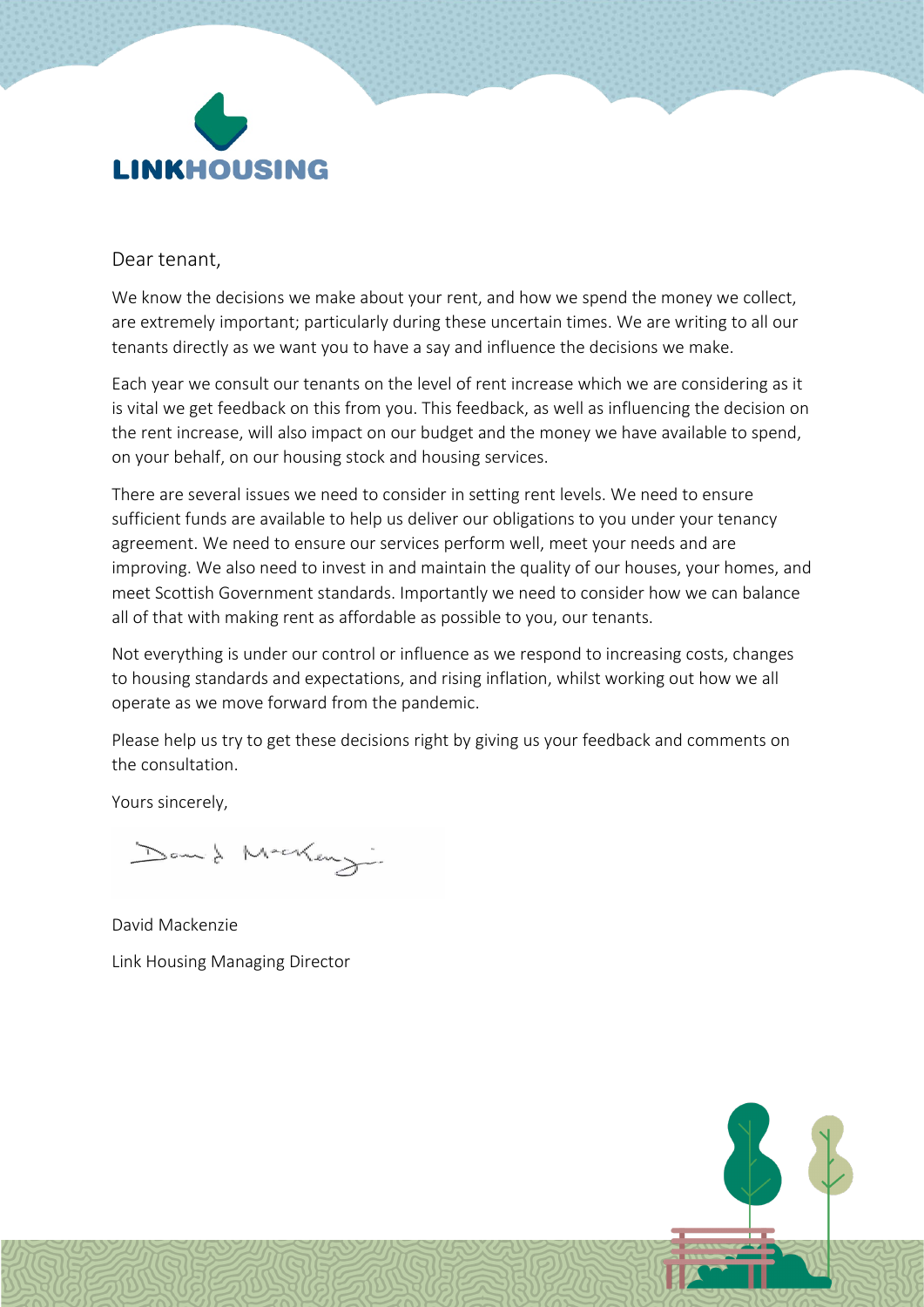

## Investing in our communities Your rent choices for April 2022

It is important we set rents at a level that enables us to deliver excellent housing and tenancy support services. Over the course of the pandemic, we have supported people and families impacted by Covid-19 and we will continue to help tenants who are still negatively affected.

Whilst inflation is forecast to rise to between 4% and 5% next year, we are very keen to minimise rent increases for you. We are therefore consulting on two options for rent increase both of which we have kept below inflation – 3% and 3.5%. We also want to hear how the pandemic has impacted you and how we can support you.

#### We will invest in your homes and communities by providing quality housing, repair and advice services.

Rent affordability is very important to us and this document sets out how we try to balance that with providing you with high quality services now and in the future. Whilst the continuing impact of Covid-19 is resulting in rising costs in particular of building materials, we remain committed to investing in your homes and providing the wider community supports that we know many of you value.

A key focus for us is to continue to provide money and benefit advice and other tenancy support services.







We provide free benefit, debt, and money advice, so if you have had a change in your financial circumstances or are having difficulties in paying your rent, please call our Customer Support Centre on 03451 400 100 as soon as possible and your Housing Officer will get in touch. We recently secured extra funding to enhance this service with the addition of mental health support from trained self help coaches for people struggling with mental wellbeing.

Our advice services are here to help. Information and additional contact methods can be found at [www.linkhousing.org.uk/tenants/link-tenants/get-advice/](http://www.linkhousing.org.uk/tenants/link-tenants/get-advice/)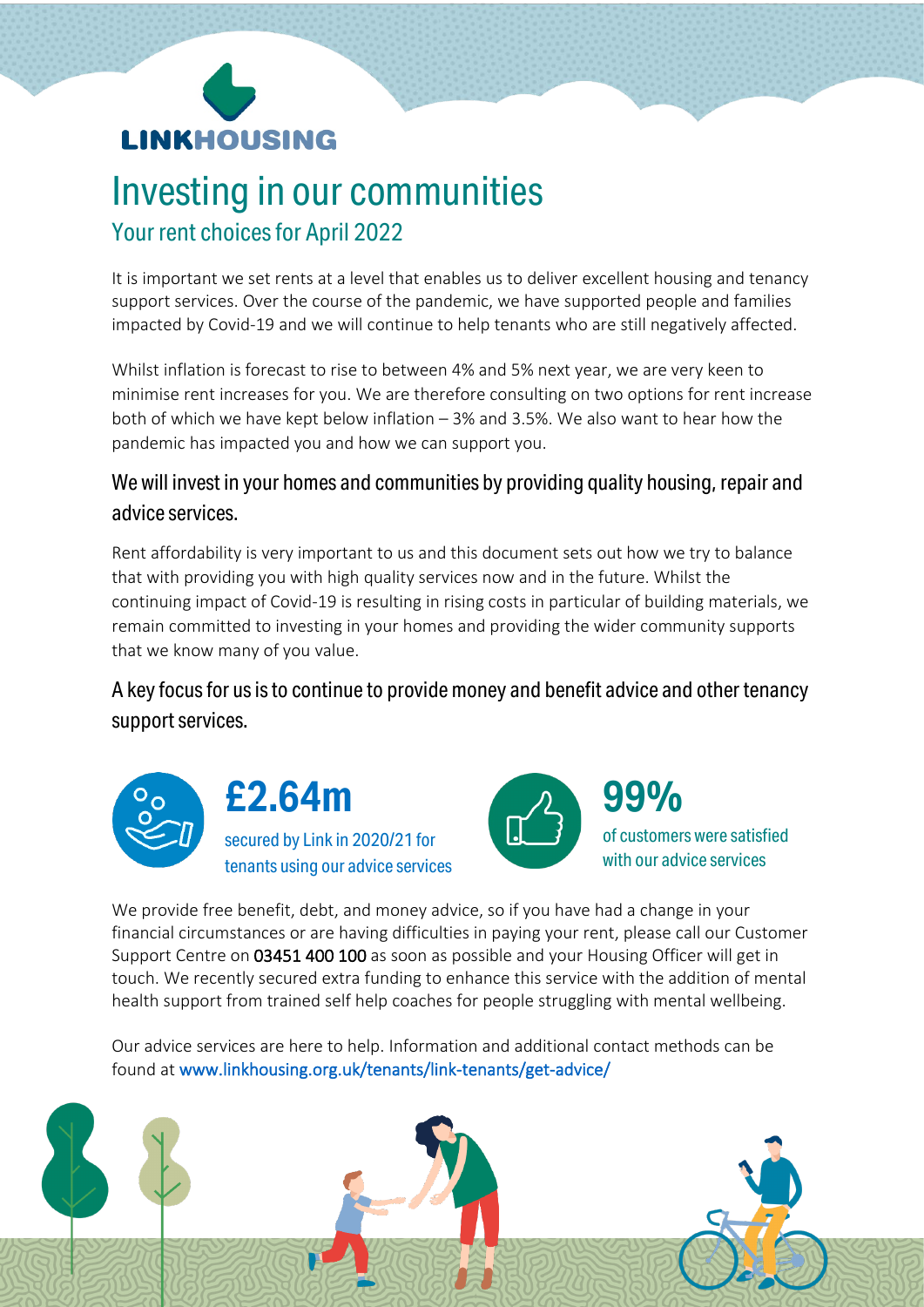# What we delivered in 2020-21

### Improvements to homes and communities

Our repairs team continued to deliver reactive and emergency repairs throughout lockdown restrictions, in line with government guidance.



**16,120** reactive repairs completed

**£4.6m** spent maintaining homes



**236**new homes built for social rent



**106 bathrooms 103 kitchens 91 heating systems 84 window/door upgrades 202 adaptations**  [delivered during the pandemic]



**High quality homes 97%**properties meet EESSH [Scottish average 89%]



spent on gas servicing, ventilation, emergency lighting and safety measures



**£1.29m**invested through planned maintenance

### Building new homes and better communities

We are building 2,529 properties to deliver much-needed, affordable homes to communities.

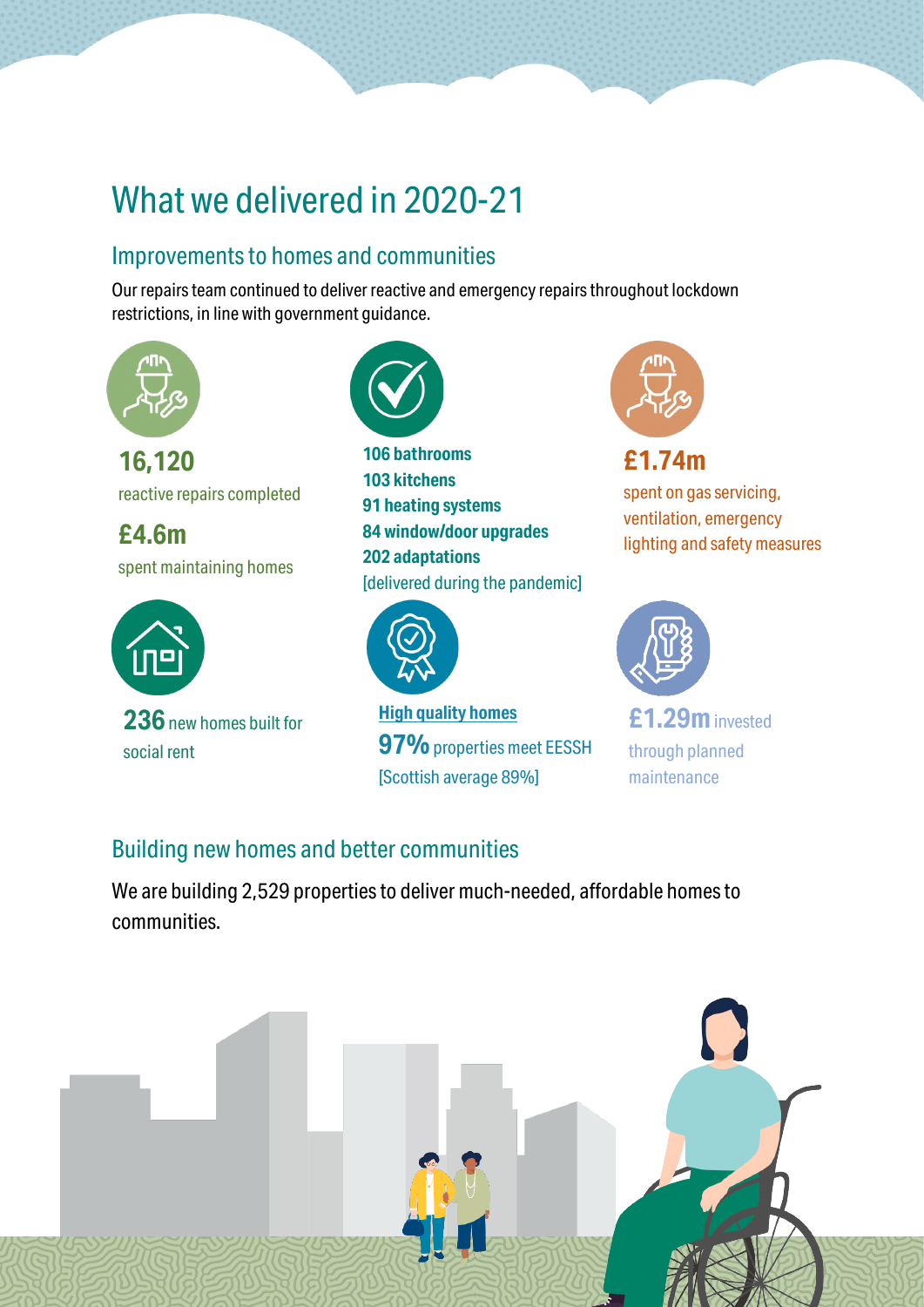## Delivering excellent customer service



**90%**of tenants are satisfied with our overall service [Scottish average 89%}



**94%** of tenants say Link is good at keeping them informed about services and decisions completed [Scottish average 91.7%]



**3,614**benefit issues addressed for tenants



**£2.63m**added income for tenants engaging with our advice service



**£47,000** in crisis grants across 380 households



**487 iPads** and free data provide to customers through Connecting Scotland funding



**£40,000** Scottish Government grant secured for 400 homes in fuel debt



**261 tenants** helped with debts to improve finances and mental health



### **Link customers**

benefited from employability training and support through our Link Academy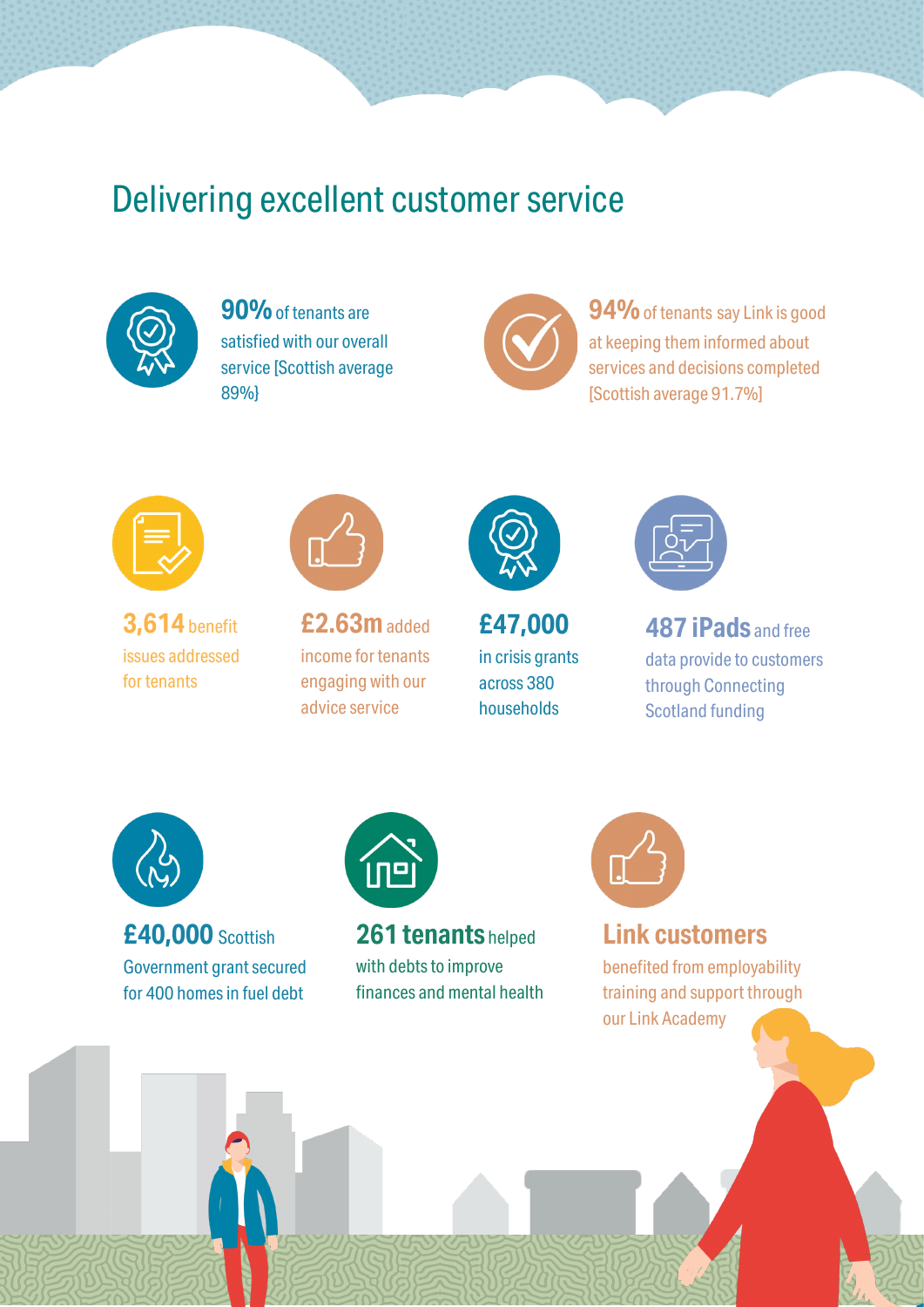## How rent was spent in 2020/21

Below is a breakdown of how we spent your rent and met your priorities:



#### The above shows the percentage of how every £1 of rent we receive is spent.

#### **KEY**

Investing in your homes includes repairs and planned replacements of kitchens, bathrooms, windows, doors and other major upgrade works. It also includes the cost of properties over their lifetime (called *depreciation*).

Staff provide a range of housing, property and advice services to manage neighbourhoods and support tenants to maintain and afford their home.

Loan payments include interest costs of borrowing.

Other debts are related to unpaid rent arrears.

Voids are homes empty between tenancies.

# Our plans for investment in 2022/23

In the most recent customer survey, you told us your top priorities for investment are windows, kitchens and bathrooms.



#### **£2.8m** to deliver **131 bathrooms**

**110 kitchens 425 window/door upgrades 120 boilers**



**£4m**on routine maintenance of tenants' homes



**£3m**on cyclical programmes, painting and major repairs